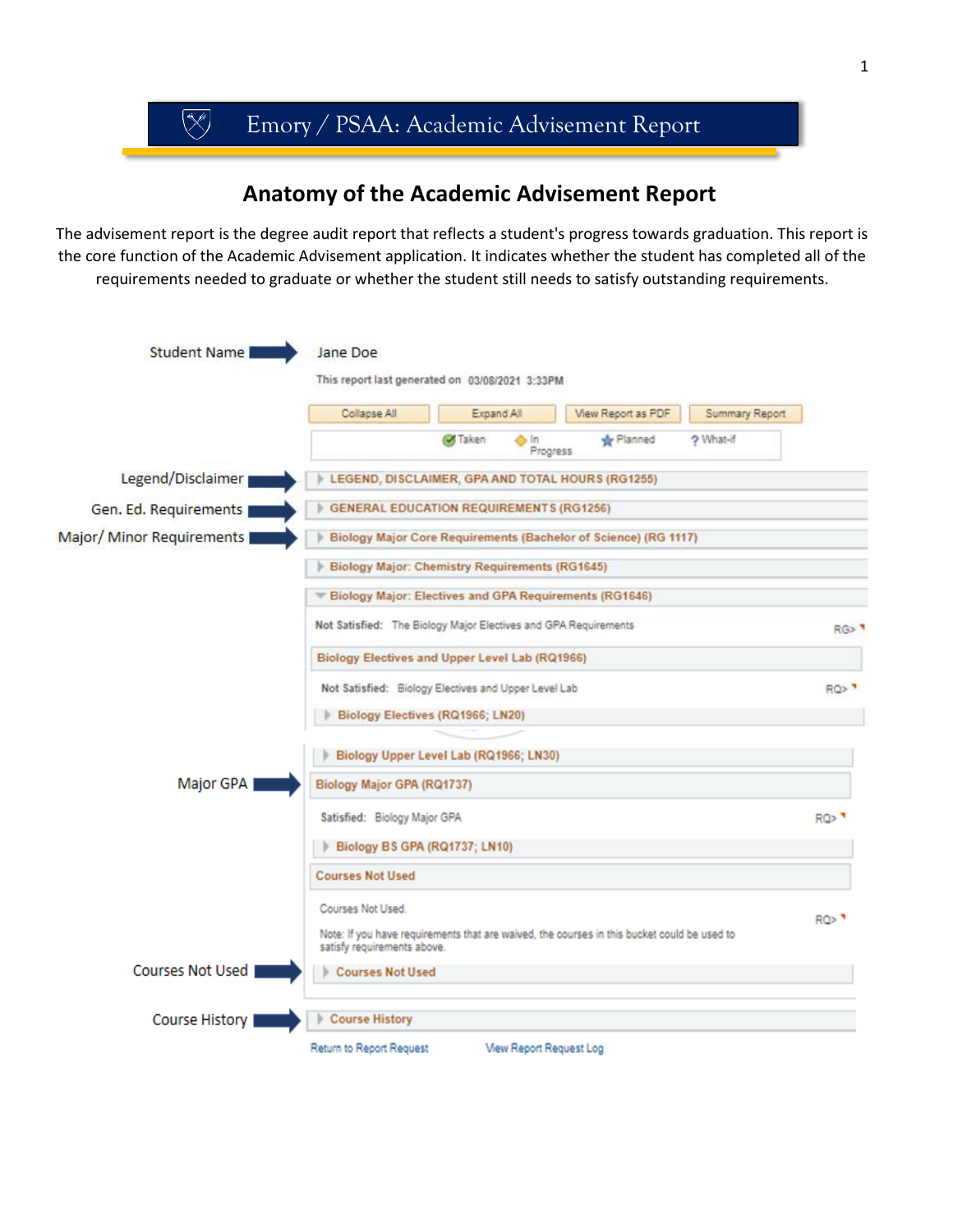# **Control Buttons**



\*Note: In-progress courses are designed to satisfy requirements. If a student is awarded an unsatisfactory grade or withdraws from the class by the time the grade is posted, the requirement will expand, and the status will change from Satisfied to Not Satisfied.

## **Advisement Report Groups**

**First Group**: (Legend, Disclaimer, GPA & Total Hours) The legend and disclaimer for the audit can be found in this section for most schools. It also reports information about the student's Cumulative GPA info, Residency and Total Hour requirements.

**Second Group**: (General Education Schools Requirements) The General Education Requirements are listed within this group for undergraduate schools.

**Third Group**: (Major/Minor Requirements) Within this group you will find a complete list of requirement a student needs to satisfy to complete a major. The Major GPA is also located here.

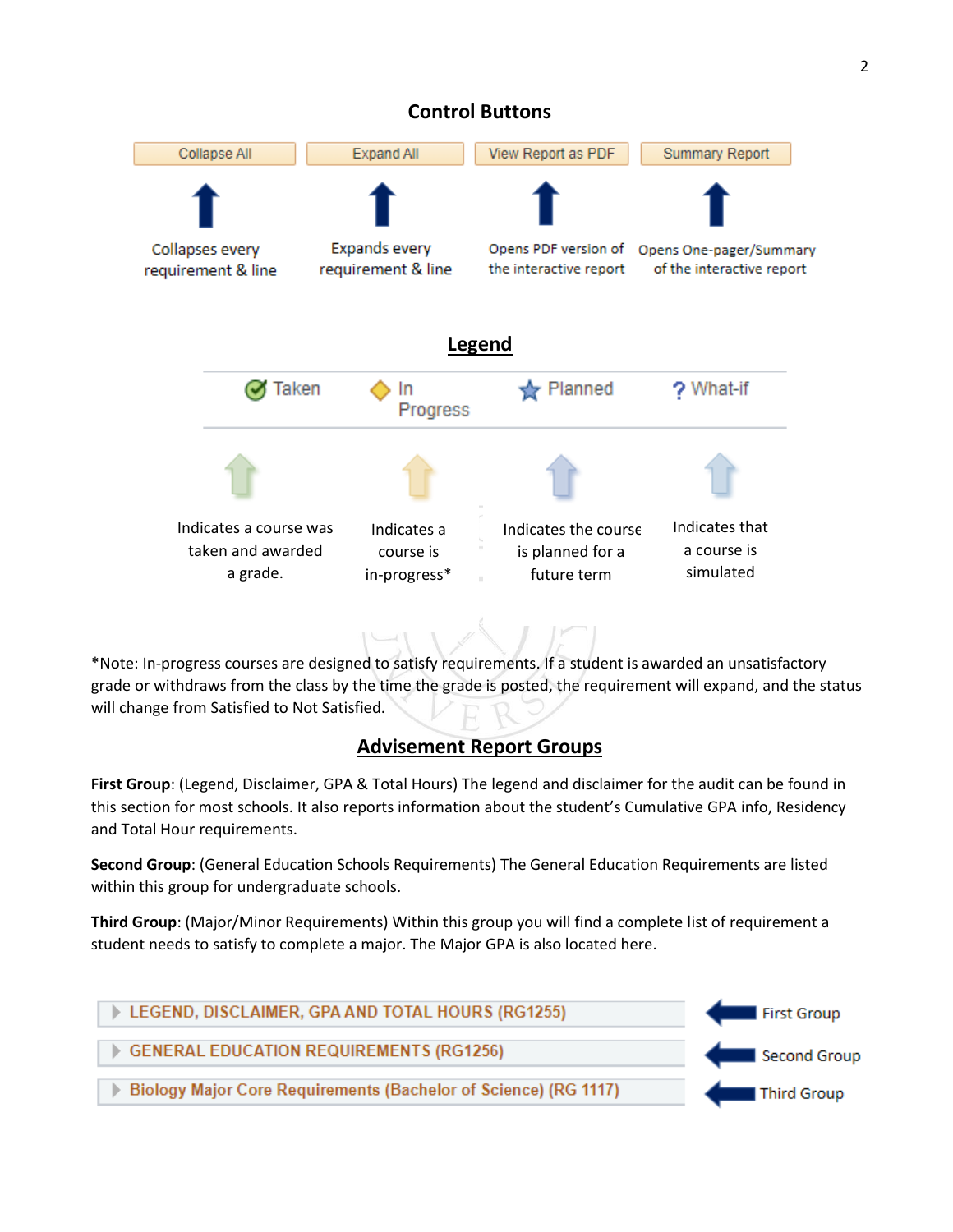# **Reference Numbers**

The **Requirement Group** (**RG) , Requirement (RQ)** & **Requirement Line** numbers you see throughout the audit are for reference purposes. These numbers make locating course details easier. Reference numbers also aid in exceptions processing and issue resolution.

| <b>Biology Major: Chemistry Requirements (RG1645)</b>                                                                        |                                                                                                   |
|------------------------------------------------------------------------------------------------------------------------------|---------------------------------------------------------------------------------------------------|
| Not Satisfied: The Biology Major: Students may complete Option 1 or Option 2 of the Chemistry<br><b>Courses Requirements</b> | RG <sup>7</sup>                                                                                   |
| Option 1: Chemistry Courses Requirements (RQ2052)                                                                            |                                                                                                   |
| Not Satisfied: Biology: Chemistry Courses Requirements                                                                       | $RO \geq 1$                                                                                       |
| General Chemistry I w/Lab (RQ2052; LN10)                                                                                     |                                                                                                   |
| Structure & Properties and Principles of Reactivity (RQ2052; LN20                                                            | <b>Collapsed (Satisfied) &amp; Not Collapsed (Not satisfied) Requirements:</b>                    |
| The carrot points right I when the requirement collapses.<br>This indicates that anything within that requirement is         | Foundations of Modern Biology I (RQ1634; LN05)<br>Foundations of Modern Biology II (RQ1634; LN10) |
| "SATISFIED"                                                                                                                  | <b>Biology Major: Chemistry Requirements (RG1645)</b>                                             |
| Note: In Progress Courses (indicated by a yellow diamond<br>can also satisfy the audit.                                      | Not Satisfied: The Biology Major: Students may complete Option 1<br>Courses Requirements          |
| The carrot points down $\blacktriangledown$ when the requirement is<br>expanded. This indicates that anything within that    | <b>Option 1: Chemistry Courses Requirements (RQ2052)</b>                                          |
| requirement is "NOT SATISFIED"                                                                                               | Not Satisfied: Biology: Chemistry Courses Requirements                                            |

# **Alternative Requirement Lines**

In some cases, Student may have two or more requirement line options to complete, where the one the student completed remains on the report and the other will no longer be displayed after successful completion of the selected option.

Organic Chemistry I and Lab (RQ2053; LN30)

OR Advanced Reactivity and Lab (RQ2053; LN40)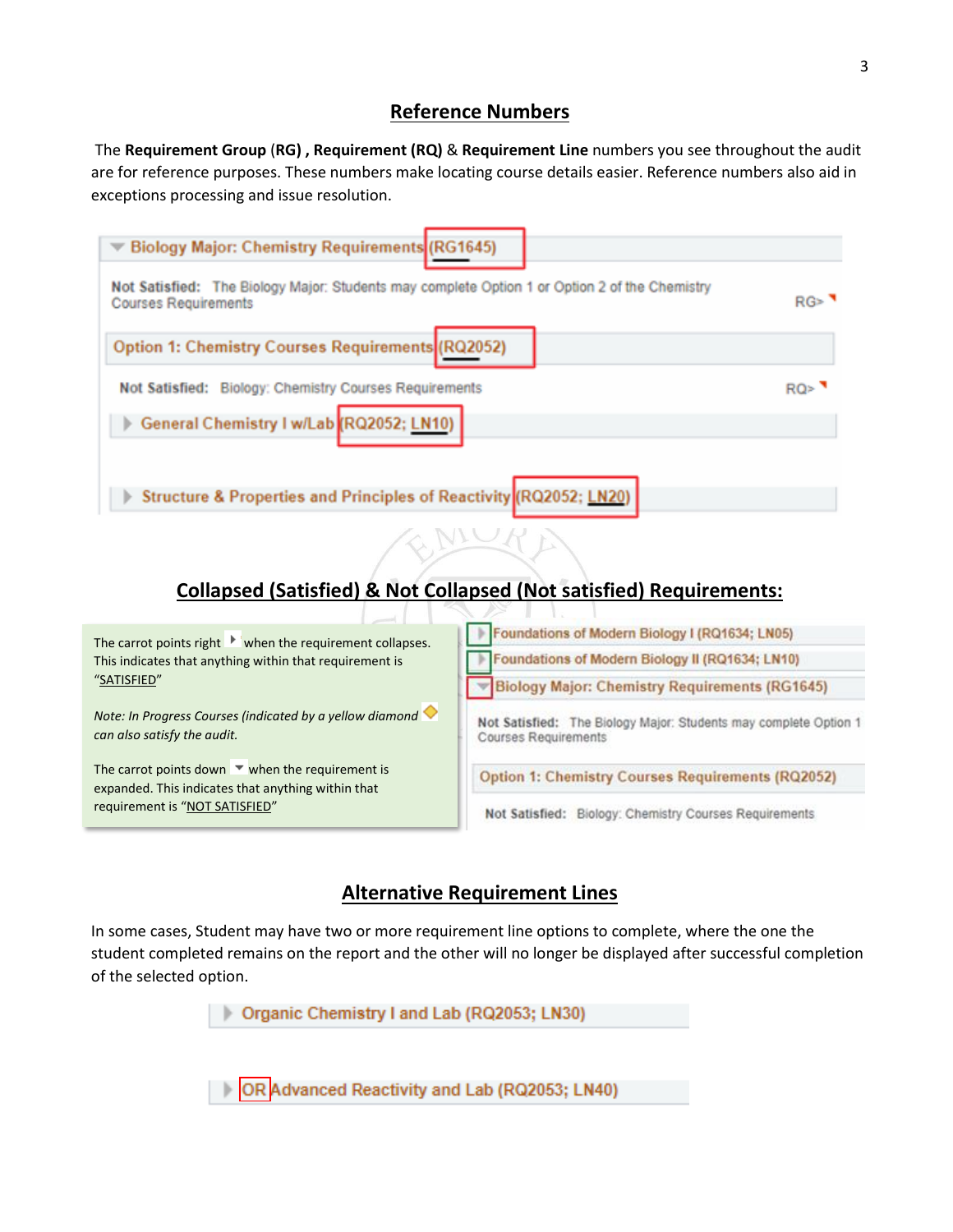# **Requirement Status Indicators and Counters**

#### **Status Indicators types= Satisfied ; Satisfied with In Progress Courses ; Not Satisfied**

#### **Counter details = Units or Courses required; taken; needed**

### Foundations of Modern Biology I (RQ1634; LN05)

Satisfied:

Complete Biology I and its accompanying lab

· Units: 4.00 required, 5.00 taken, 0.00 needed

| The following courses may be used to satisfy this requirement: |                              |       |                              |       |       |                           |  |
|----------------------------------------------------------------|------------------------------|-------|------------------------------|-------|-------|---------------------------|--|
|                                                                |                              |       | Personalize   View All   [2] | First |       | $(4)$ 1-2 of 2 $(k)$ Last |  |
| Course                                                         | <b>Description</b>           | Units | When                         |       | Grade | <b>Status</b>             |  |
| <b>BIOL 141</b>                                                | Foundations of Modern Biol I |       | 3.00 Fall 2019               |       |       |                           |  |
| BIOL 141L                                                      | Found, of Modern Biol.I Lab  |       | 2.00 Fall 2019               |       |       |                           |  |

---------------------------------------------------------------------------------------------------------------------------------------------

### Column B (RQ1634; LN30)

Satisfied with In Progress Courses: Complete one of the following courses.

· Courses: 1 required, 1 taken, 0 needed

| The following courses may be used to satisfy this requirement: |                              |       |                  |  |              |  |  |
|----------------------------------------------------------------|------------------------------|-------|------------------|--|--------------|--|--|
| Personalize   View All   (계<br>First (4) 1-8 of 8 (4) Last     |                              |       |                  |  |              |  |  |
| Course                                                         | Description                  | Units | When             |  | Grade Status |  |  |
| BIOL 240                                                       | Organismal Form and Function |       | 3.00 Spring 2021 |  |              |  |  |

| Environmental Sciences Minor Requirements (RG 913)                                                                                                  |                  |
|-----------------------------------------------------------------------------------------------------------------------------------------------------|------------------|
|                                                                                                                                                     |                  |
| Not Satisfied: The Environmental Sciences Minor requires 7 courses in Environmental Sciences<br>triminimum 18 hours) and a GPA of 2.0 in the major. | $RG \geq 1$      |
| Environmental Sciences Requirement (RQ1414; LN10)                                                                                                   |                  |
|                                                                                                                                                     |                  |
| Not Satisfied: Complete one of the following courses.                                                                                               | LN> <sup>1</sup> |
| Courses: 1 required, 0 taken, 1 needed                                                                                                              |                  |
| The following courses may be used to satisfy this requirement:                                                                                      |                  |

|          |                               |            | Personalize   View All   (계 |  |              | First (4) 1-5 of 5 (4) Last |  |
|----------|-------------------------------|------------|-----------------------------|--|--------------|-----------------------------|--|
| Course   | <b>Description</b>            | Units When |                             |  | Grade Status |                             |  |
| ENVS 130 | <b>Environmental Sciences</b> | 3.00       |                             |  |              |                             |  |

 $LNP<sup>7</sup>$ 

 $LNP<sup>7</sup>$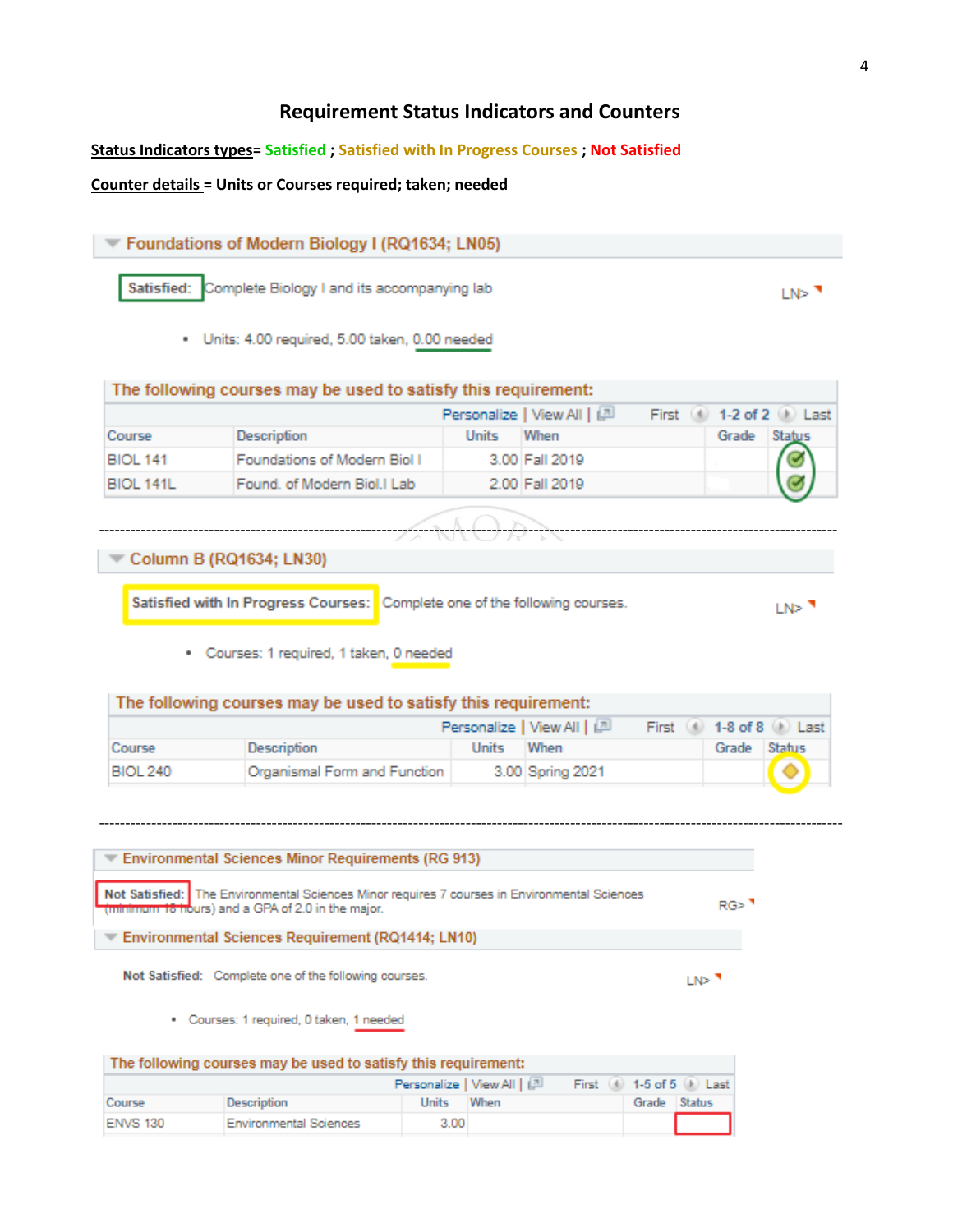# **Major / Minor Requirements**

Most Major / Minor Requirements consist of a combination of Required Courses & Electives. The audit displays a list of available course options to choose from.

|                                  | Biology Major Core Requirements Bachelor of Science) (RG 1117) |
|----------------------------------|----------------------------------------------------------------|
| Biology Electives (RQ1966; LN20) |                                                                |

Not Satisfied: Electives. Minimum 12 Units. Only the second enrollment in BIOL 499R can be used as an elective.

- · Units: 12.00 required, 6.00 taken, 6.00 needed
- · Courses: 4 required, 2 taken, 2 needed

| The following courses may be used to satisfy this requirement: |                          |              |                  |  |  |  |  |
|----------------------------------------------------------------|--------------------------|--------------|------------------|--|--|--|--|
| Personalize   View All   [2]<br>First                          |                          |              |                  |  |  |  |  |
| Course                                                         | <b>Description</b>       | <b>Units</b> | When             |  |  |  |  |
| <b>View Course List</b>                                        | <b>Biology Electives</b> |              |                  |  |  |  |  |
| <b>BIOL 301</b>                                                | <b>Biochemistry I</b>    |              | 3.00 Fall 2020   |  |  |  |  |
| <b>BIOL 336</b>                                                | Human Physiology         |              | 3.00 Spring 2021 |  |  |  |  |
| Environmental Sciences Minor Requirements (RG 913)             |                          |              |                  |  |  |  |  |

Not Satisfied: The Environmental Sciences Minor requires 7 courses in Environmental Sciences (minimum 18 hours) and a GPA of 2.0 in the major.

# **Major / Minor GPA**

The Major / Minor GPA is located after the Major requirements towards the end of the audit. The graded courses fall into the student's major will be used to calculate this GPA

# $\blacktriangledown$  Biology BS GPA (RQ1737; LN10)

Satisfied with In Progress Courses: Major GPA

· GPA: 2.000 required, 3.960 actual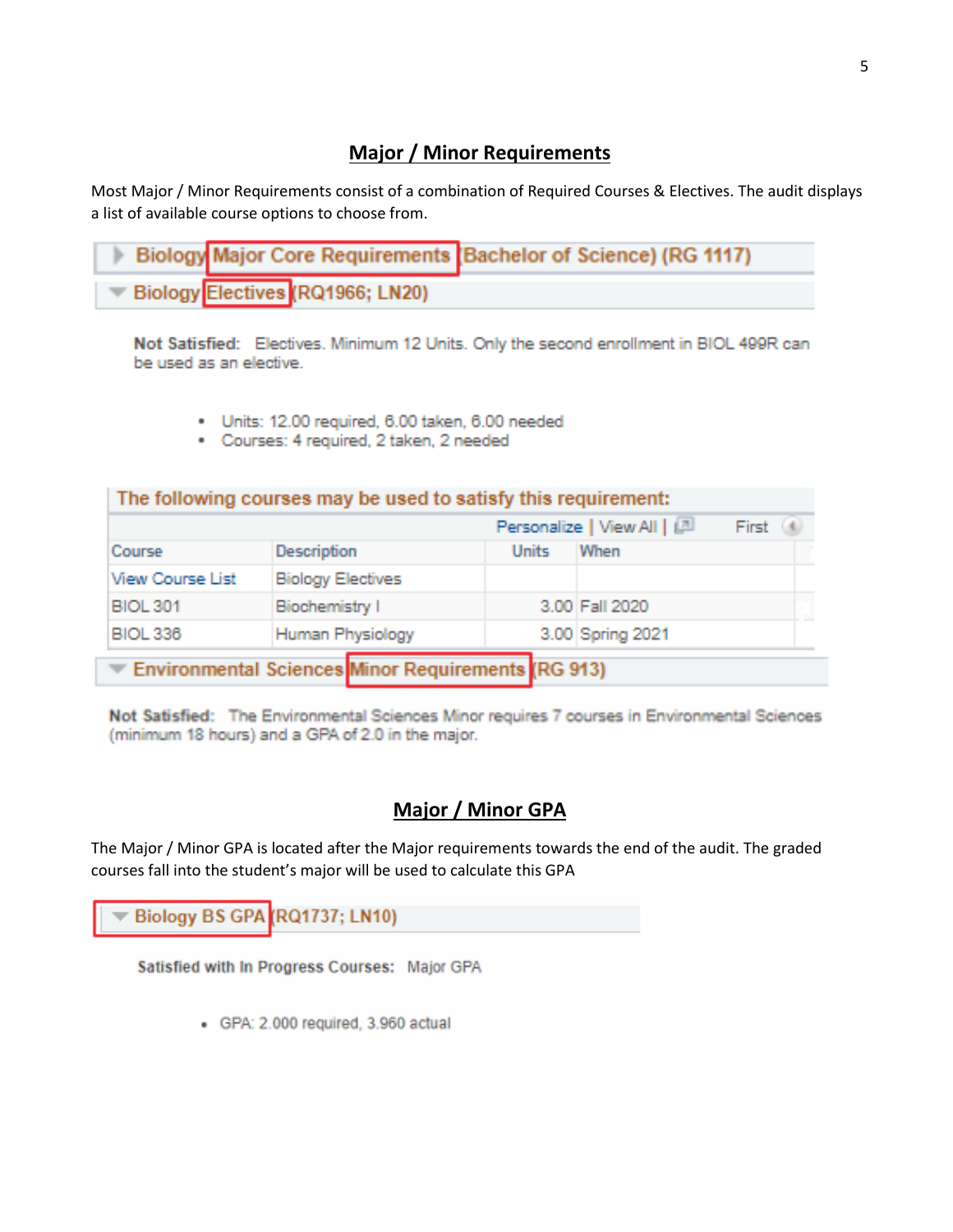# **Courses Not Used**

The "Courses Not Used" bucket was created to capture any course that wasn't used in the Gen Ed or Major/Minor requirements. These courses may include Failing grades, Withdrawals, Repeated Courses and Study Abroad OISP Courses. You may find courses here that could be used to satisfy requirements in the audit.

| <b>Courses Not Used</b> |                                                              |       |                              |       |            |               |
|-------------------------|--------------------------------------------------------------|-------|------------------------------|-------|------------|---------------|
| Courses Not Used        |                                                              |       |                              |       |            | LN>           |
|                         | The following courses were used to satisfy this requirement: |       | Personalize   View All   (2) | First | 1-10 of 31 | Last          |
| Course                  | Description                                                  | Units | <b>When</b>                  |       | Grade      | <b>Status</b> |
| <b>BIOL 141</b>         | Foundations of Modern Biol I                                 |       | 0.00 Fall 2018               |       | Τ          | ✅             |
| <b>BIOL 497R</b>        | Supervised Reading                                           |       | 2.00 Fall 2020               |       | A          | ☑             |
| <b>BIOL 497R</b>        | Supervised Reading                                           |       | 2.00 Spring 2021             |       |            | ♦             |
| <b>BIOL 499R</b>        | Undergraduate Research                                       |       | 4.00 Spring 2020             |       | A          | ✅             |
| <b>BIOL 499R</b>        | Undergraduate Research                                       |       | 4.00 Spring 2021             |       |            | ♦             |
| CHEM 150                | Structure and Properties                                     |       | 0.00 Fall 2018               |       |            | Ø             |
| CHEM 150L               | Structure and Properties Lab                                 |       | 0.00 Fall 2018               |       |            | ☑             |
| <b>CHEM 204</b>         | Macromolecules                                               |       | 3.00 Spring 2020             |       | A          | ☑             |
| CHEM 204L               | Macromolecules Lab                                           |       | 2.00 Spring 2020             |       | A          | Ø             |



This Section is part of the Interactive report to make it easier for users to review details of any course taken and enrolled by the student right from the report without the need to review a transcript.

T.

 $\Gamma$ 

| Course History   |                                                            |             |       |      |              |
|------------------|------------------------------------------------------------|-------------|-------|------|--------------|
| <b>S</b> Taken   | ca Transferred                                             | In Progress |       |      |              |
| Course           | Description                                                | Term        | Grade |      | Units Status |
| <b>BIOL 141</b>  | Foundations of Modern Biol I                               | Fall 2019   | Д.    | 3.00 | Ø            |
| BIOL 141L        | Found, of Modern Biol. I Lab                               | Fall 2019   | Ar    | 2.00 | Ø            |
| BIOL 142         | Foundations of Modern Biol II                              | Spring 2020 | B+    | 3.00 | C            |
| <b>BIOL 142L</b> | Found, of Modern Biol II Lab                               | Spring 2020 | A     | 2.00 | $\circ$      |
| BIOL 190         | Freshman Seminar:Biology (Science of our<br>Social Brains) | Spring 2019 | Α     | 3.00 | Ø            |
| BIOL 241         | Evolutionary Biology                                       | Fall 2020   | B+    | 4.00 | C            |
| <b>BIOL 301</b>  | Biochemistry II                                            | Fall 2020   | А     | 3.00 | Ø            |
| BIOL 336         | Human Physiology                                           | Spring 2021 |       | 3.00 | $\bullet$    |
| BIOL 499R        | Undergraduate Research                                     | Spring 2021 |       | 4.00 | ۰            |
| CHEM 150         | Structure and Properties                                   | Fall 2018   | $B+$  | 3.00 | C            |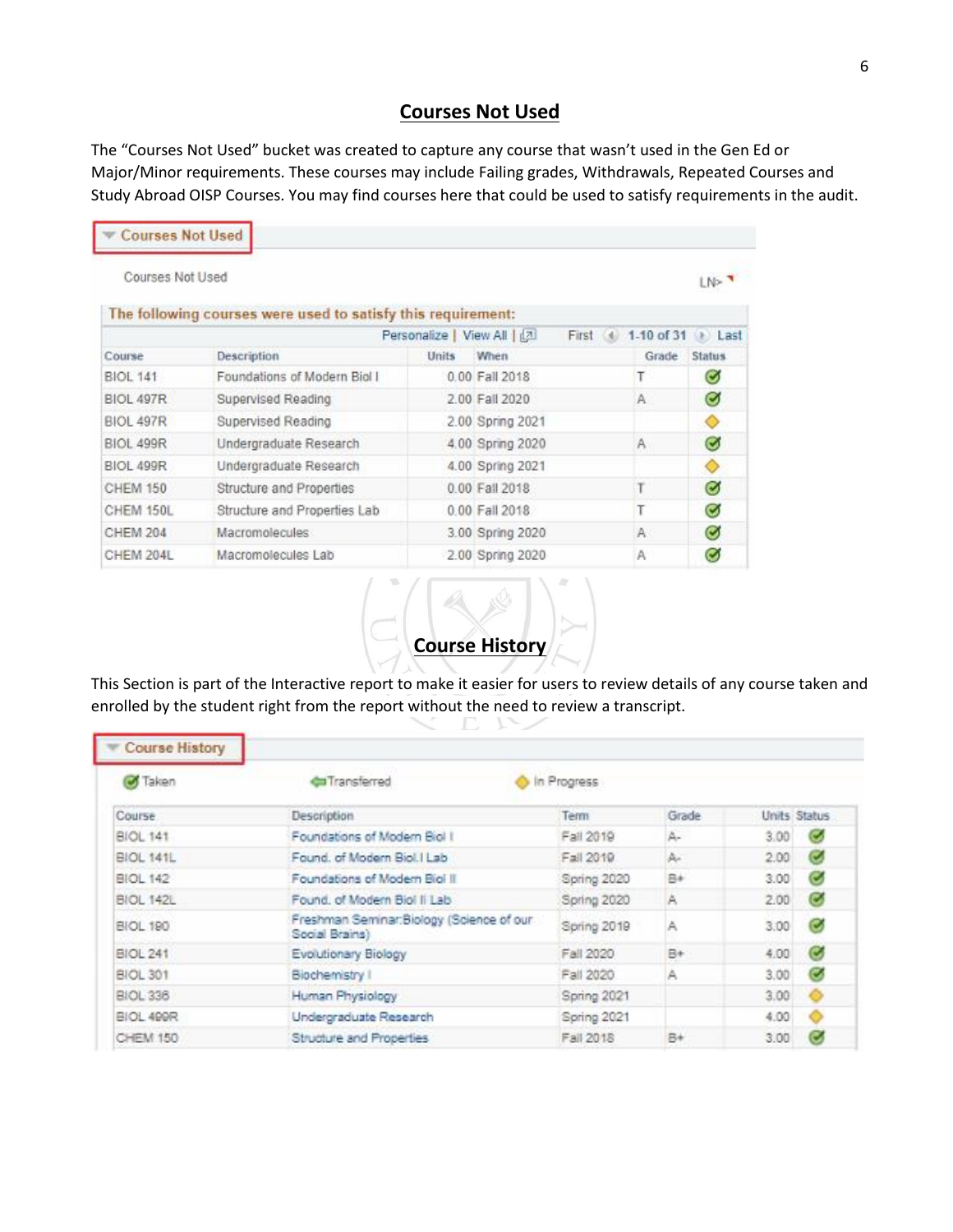## **PDF Report**

**The PDF** is a comprehensive version of the interactive report. It also includes a complete list of every course the student has taken in the "Course History" section on top of the report. This section makes it easier for users to review details of any course taken and enrolled by the student right from the report without the need to review a transcript – shown below.



Page 1 of 15

# **Advisement Report**

| Program                                    | <b>Requirement Term</b> | <b>Requirement Status</b> |
|--------------------------------------------|-------------------------|---------------------------|
| <b>Undergraduate Emory College Career</b>  | <b>Fall 2018</b>        | <b>Not Satisfied</b>      |
| <b>Liberal Arts &amp; Sciences Program</b> | <b>Fall 2018</b>        | <b>Not Satisfied</b>      |
| <b>Biology BS Major</b>                    | Spring 2020             | <b>Not Satisfied</b>      |

### **Course History**

| $\rightarrow$ Fall 2018 |                    |                                        |       |              |             |
|-------------------------|--------------------|----------------------------------------|-------|--------------|-------------|
| <b>Subject</b>          | <b>Catalog Nbr</b> | <b>Course Title</b>                    | Grade | <b>Units</b> | <b>Type</b> |
| <b>CHEM</b>             | 150                | <b>Structure and Properties</b>        | $B+$  | 3.00         | EN          |
| <b>CHEM</b>             | <b>150L</b>        | <b>Structure and Properties</b><br>Lab | A     | 2.00         | EN          |
| <b>ENG</b>              | 101                | <b>Expository Writing</b>              | А.    | 3.00         | EN          |
| <b>ENVS</b>             | 130                | <b>Environmental Sciences</b>          |       | 3.00         | TE          |
| <b>HIST</b>             | 999XFR             | Non-Equivalent Transfer<br>Course      |       | 3.00         | TE          |
| <b>HLTH</b>             | 100                | It's Your Health                       |       | 1.00         | EN          |
| PACE                    | 101                | Pre-major Advising<br>Connection       | ŝ     | 1.00         | EN          |
| PHIL                    | 100                | <b>Basic Problems in</b><br>Philosophy |       | 3.00         | <b>TR</b>   |
| <b>OTM</b>              | 100                | Intro to Stat Inference                | $B+$  | 4.00         | EN          |

#### $\rightarrow$ Spr 2019

| <b>Subject</b> | <b>Catalog Nbr</b> | <b>Course Title</b>                 | Grade | <b>Units</b> | Type      |
|----------------|--------------------|-------------------------------------|-------|--------------|-----------|
| <b>BIOL</b>    | 190                | Freshman Seminar:Biology            |       | 3.00         | EN        |
| <b>CHEM</b>    | 202                | <b>Principles of Reactivity</b>     |       | 3.00         | EN        |
| <b>CHEM</b>    | 202L               | <b>Principles of Reactivity Lab</b> | $B+$  | 2.00         | <b>EN</b> |
| PE             | 236                | <b>Circuit Training</b>             |       | 1.00         | EN        |
| <b>PSYC</b>    | 111                | Intro To Psyc II                    |       | 3.00         | EN        |

#### $\rightarrow$ Fall 2019

| <b>Subject</b> | <b>Catalog Nbr</b> | <b>Course Title</b>               | Grade     | <b>Units</b> | Type |
|----------------|--------------------|-----------------------------------|-----------|--------------|------|
| <b>BIOL</b>    | 141                | <b>Foundations of Modern Biol</b> |           | 3.00         | EN   |
|                |                    |                                   |           |              |      |
| <b>BIOL</b>    | 141L               | Found, of Modern Biol.I Lab       |           | 2.00         | EN   |
| <b>CHEM</b>    | 203                | <b>Advanced Reactivity</b>        |           | 3.00         | EN   |
| <b>CHEM</b>    | 203L               | <b>Advanced Reactivity Lab</b>    |           | 2.00         | EN   |
| <b>MESAS</b>   | 375W               | l'opics In Jewish Literature      |           | 4.00         | EN   |
| <b>SOC</b>     | 101                | Intro to General Sociology        | <b>B+</b> | 3.00         | EN   |